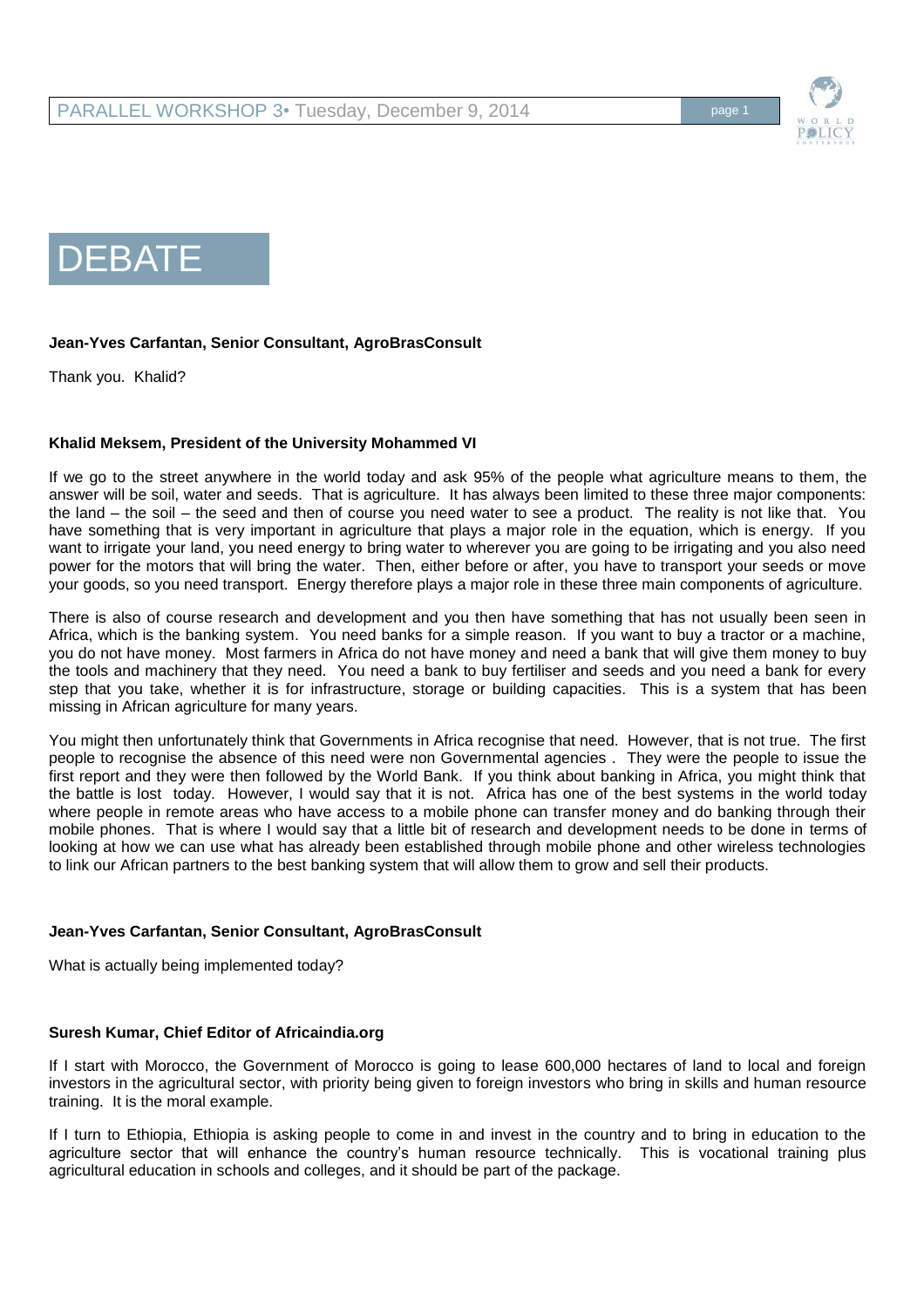PARALLEL WORKSHOP 3• Tuesday, December 9, 2014



Turning to Rwanda, Rwanda [inaudible] again to transform low income agricultural economies to knowledge based service oriented programmes. This should be part of the package.

To give you an example of an India information technology (IT) company, the [inaudible] IT companies such as Wipro and IIT have already opened their centres in Africa and are transforming agricultural education in terms of skills training and weather forecasting [inaudible] in Africa. Khalid is right these are the essential ingredients of the development of agriculture, along with the land side of things.

# **Jean-Yves Carfantan, Senior Consultant, AgroBrasConsult**

I have two questions for Krishan. What is an Apex bank?

#### **Krishan JINDAL, CEO, NABARD Consultancy Services Pvt. Ltd.**

That is a very good question. Very few countries follow the Apex bank model. Apex bank is not a bank that lends directly to individuals or takes deposits from them directly. Its role is to create an enabling environment in the country for the promotion of the sector. For example, we are the Apex bank for agriculture and rural development and our role is to create an enabling environment so that people involved in agriculture can receive credit from the banking system. An Apex bank is therefore essentially a bank that will guide the banking system through providing credit, designing innovative systems or setting up pilots. A variety of interventions can therefore be adopted.

For example, a lot of African countries have shown an interest in setting up banks like NABARD and have come to study how we operate. Let us suppose that there is a financial institution that cannot provide credit to the agriculture sector. The role of the Apex bank is to look at why the bank is unable to do so, what the reasons for this are and how it could be facilitated. Simultaneously, the Apex Bank works with governments on farm policies and credit policies and helps them draft and implement their policies. We therefore have Apex banks for agriculture and rural development, small industries and exports and imports and they have played a vital role in sectors that were neglected by the banking system.

#### **Jean-Yves Carfantan, Senior Consultant, AgroBrasConsult**

In your presentation, you mentioned the notion of self help groups. What are the conditions for a self help group to appear? Could you explain this in more detail?

### **Krishan JINDAL, CEO, NABARD Consultancy Services Pvt. Ltd.**

As we have just heard, first of all, Africa needs to look at what already exists in the country in terms of credit and savings. In a similar way, India studied the mechanisms that people used, to take care of their financial needs and it was discovered that a lot of communities were using the group mechanisms. People were pooling their savings and from those savings loans were given to individuals. This was then documented and the decision was taken on upscaling it through the banking system. Evolving out of this, a small pilot was run in the banking system. Banks were very hesitant to lend to a group, firstly, because a group does not provide any collateral and you therefore have a loan that has no security and is based simply on the track record of the group.

In 1992, a pilot was therefore started to finance 500 groups which already existed. These were self managing groups and were not linked to the banking system and the pilot basically looked at whether the bank could provide loans to them so that their resources could increase and meet their needs more effectively. The pilot was therefore for 500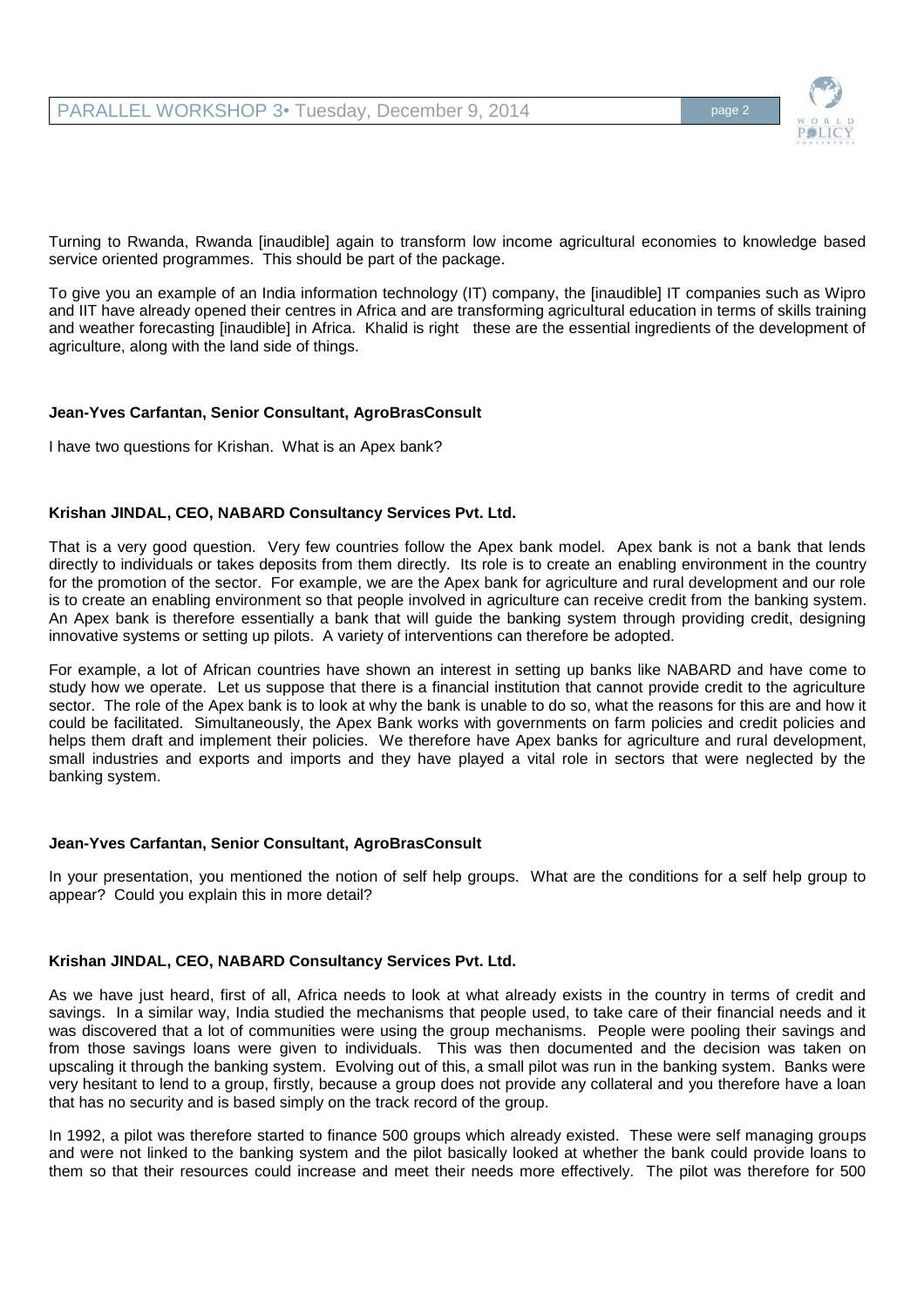

groups and there was a lot of resistance from the banking system. However, a lot of policy initiatives were taken by the Central Bank and NABARD and as a result the banks came forward. When banks provided the groups with loans the repayment rate was excellent, with 100% repayment. The banks then gained confidence. We then started to promote more and more Self Help Groups and linked them to the banking system.

In a nutshell, therefore, a self help group is a group that starts with the savings of its members and graduates to bank loan. Members come together and pool their money and if a bank is satisfied with their performance, it will provide the group with loans, based on their savings and track record with the banking system.

# **Tobby Simon, Founder and Chairman, Synergia Foundation, India**

I would first of all just like to respond to Khalid and his point on technology. We have seen technology growing by leaps and bounds in Africa but the underlying thing is the willingness of the banks to lend. The technology is there and you can transfer money, but the question is who do you transfer the money to? Banks are then eager to get their money back and there is a fear that they will not get it back. How do you then appraise this? That is the first part of my question.

The second part of the question goes back to the issue of self help groups, which we have worked with. Personally, I spend about four or five months in the field in some of the poorest parts of India and something that we have seen that is remarkable – and I am sure that my friend from NABARD will testify to this – is that the self help groups in most of rural India are centred around women and there is a certain amount of peer pressure and self esteem among the women to pay. When these self help group meetings are held at night – and sometimes they are held at 11 o'clock or 12 o'clock at night – there is certainly pressure. You see all the men standing at the back watching the women. In the beginning, I asked the women how the men allowed them to come to these meetings at 11 o'clock or 12 o'clock at night and they replied that the men were quite suspicious at first but in the end they realised that they were able to get the money. The women automatically applied pressure so that there was no default, and this goes back to the statement that there was close to 100% repayment on these sums of money.

# **Khalid Meksem, President of the University Mohammed VI**

I will try to answer your questions. When I said that research and development was needed, this is really about the banking system in terms of being able to lend and promote the banking system in agriculture. To date, when we talk about research and development in agriculture, we think about the best way of irrigating the land or putting down fertilisers that can be used and what the best seeds are. There is no research and development today in the banking system that looks at how money can be brought to the Africans who really need it or how to teach people to use the funding systems and be able to repay the loans. This needs economists, social scientists and many other people to interact together to bring the idea into the heads of the farmers. I am not saying that the farmer is someone whom we cannot dedicate efforts to. Farmers are smart people. When they recognise their interest, they will go for it. However, the goodwill is not there because in some people's minds an ignorant farmer is an easy target that they can use as much as they like.

# **Rod A. Wing, Professor, University of Arizona**

I have a couple of questions for Krishan on some basic areas. You mentioned the 90 million people who have these credit cards. Are you talking about a single country here?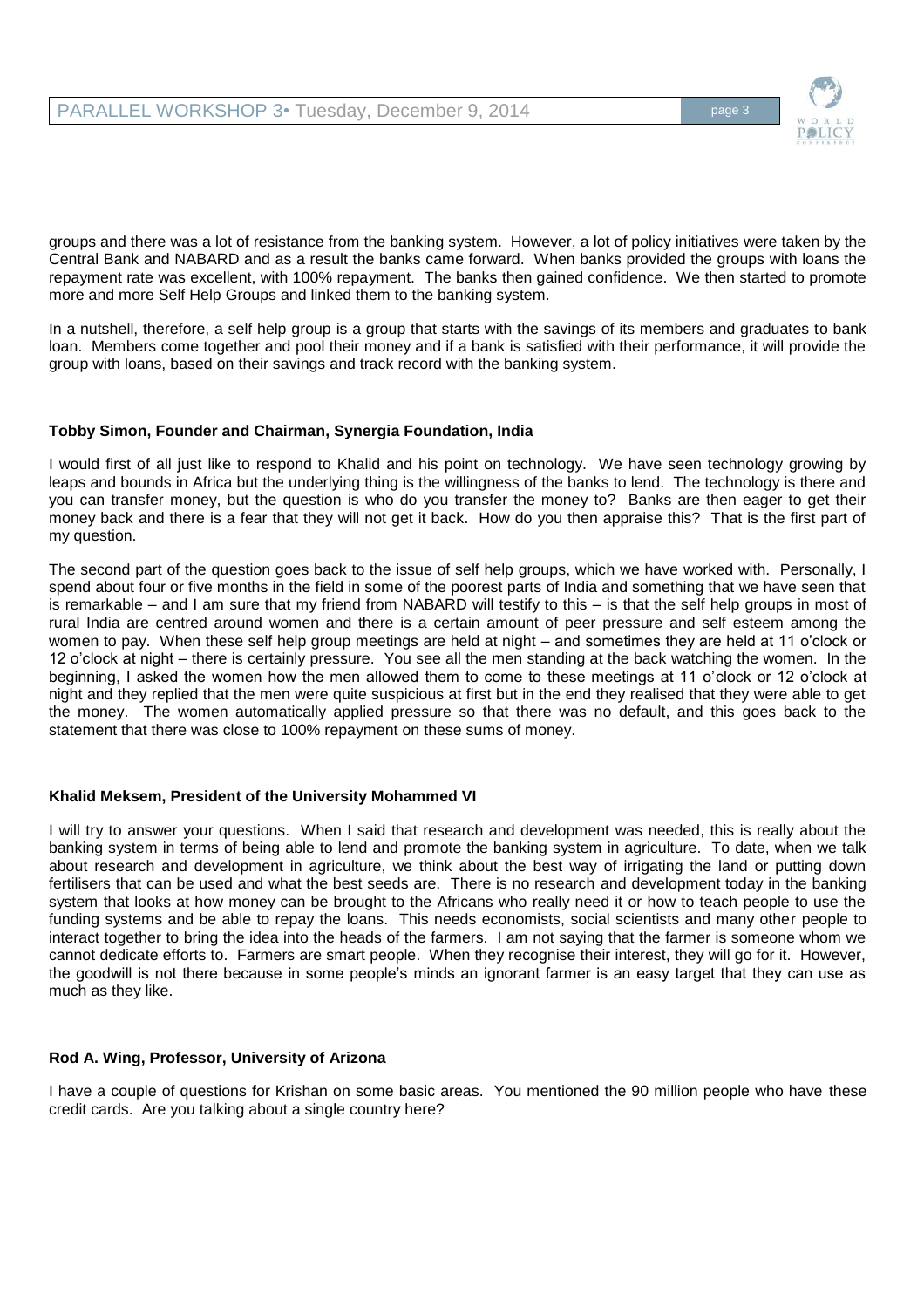# **Krishan JINDAL, CEO, NABARD Consultancy Services Pvt. Ltd.**

It is India.

# **Rod A. Wing, Professor, University of Arizona**

I see. You were not talking about Africa. I apologise. I thought that this was happening in Africa. That is amazing. My other question was that as regards this system that you are talking about, where does India lie in terms of a country or banking system in doing this in Africa. Would India be the leader of a process of this kind or would the leader be the United States or a European country? I am just curious about what India's position is in the financing of agriculture in Africa.

# **Krishan JINDAL, CEO, NABARD Consultancy Services Pvt. Ltd.**

As I said, the first country led initiative is the setting up of the institute at Malawi. This is the first structured initiative to emerge where we are setting up an institute that will do the capacity building not only of the farmers but also the banks and even the government officials in terms of policy. This will be pan African and not for Malawi alone. It will be for the whole of Africa. Additionally, as Suresh showed in his presentation, the Government of India is promoting many other institutes all over Africa, with the focus on technology, which is basically to help increase productivity of different crops and look at the experiences that have been successful in terms of land development and how they could be replicated. It will probably make a huge difference when it is completed.

# **Philippe Chalmin, Professor, Paris-Dauphine University**

I think it would be useful to consider some of the history here because it could be interesting to look at how farm credit developed in Western countries. At first, it came from Russia, where there were small credit groups that were very informal and it often came from the church, with the Raiffeisen system in Germany, for example. There was then state intervention, which provided direct subsidised credit and so on and created what we know today as Crédit Agricole, Rabobank and so on. However, unfortunately, there was then mainly a top down initiative, particularly in Africa. I know that the [inaudible] existed in Ivory Coast.

# **Jean-Yves Carfantan, Senior Consultant, AgroBrasConsult**

This was a collective selling system.

# **Philippe Chalmin, Professor, Paris-Dauphine University**

It is [inaudible]. However, it exists. This is in fact [inaudible] micro credit before it was invented and it could be something that could be developed more bottom up than top down.

# **Krishan JINDAL, CEO, NABARD Consultancy Services Pvt. Ltd.**

Just to supplement, I sort of agree with what was said. As regards Europe, NABARD has studied the cooperatives in Germany.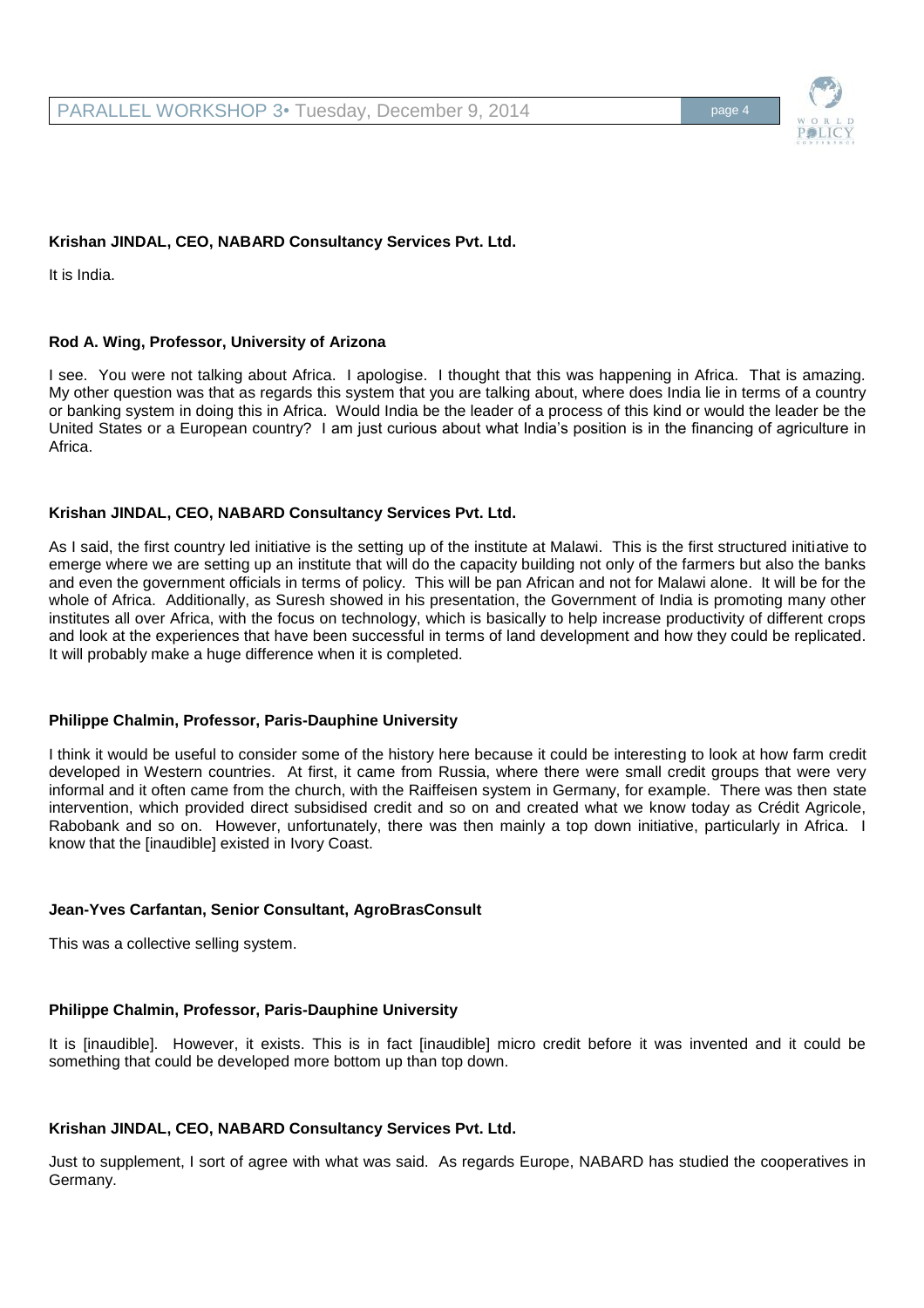

There has in fact been a great deal of collaboration on credit cooperatives and the self help movement. Additionally, systematic thinking by the Government and organisations like NABARD is essential if this is to be adopted on a large scale in African countries. If we leave this purely to local initiatives and the informal groups, the scale will not be there.

Many countries have done wonderful work, such as Ethiopia, which I have been associated with. Ethiopia has a large number of microfinance institutions now and the Government undertook an initiative on regulating them and providing scale. They have therefore been quite successful in this regard. Similarly, in India, a lot of initiatives have been undertaken by the Government to see how they can learn from the informal initiatives, formalise them, put them in the form of policy and take things forward. The approach therefore needs to come from both directions. The groups were there in India, but they were very small in number. The principles they were operating on were converted into a kind of product, then into a policy in which the Central Bank and Government of India; everyone was involved. That was how the scale came about.

# **Hervé Koffi, Country Manager, General Electric Global Growth, Abidjan**

I just have a question for clarification. You said that the lending to the agriculture sector should be a minimum of 18%. I would just like to know if this is direct to the farmer or is it to any player within the agriculture sector? Does the Government give any guarantee on this? The reason I ask this question is because most of the banks in Africa went bankrupt because they tried to implement this policy or way of doing things. Could you clarify?

# **Krishan JINDAL, CEO, NABARD Consultancy Services Pvt. Ltd.**

First of all, the 18% relates to both direct and indirect lending. It is not only direct to the farmer but also includes indirect lending. By indirect lending, I mean when a bank is financing a fertiliser dealer, it is called indirect finance. However, there is a limit to the amount that indirect finance can constitute. The other loans have to be direct.

Secondly, coming to the question of viability, a study was undertaken on whether lending of this kind would be profitable for the banking system and it is only when it is profitable then it is implemented by the banking system. First the project profile is prepared and viability examined. It is only what will eventually be profitable that is done through the banking system, provided that the banks work efficiently.

There are subsidies to the farmers but they are not provided directly to the banks. The banks are mandated to lend 18% to agriculture sector and they are able to do it profitably. This has happened because of volume. If it is done on a small scale, it will not be profitable for the banking system, but as the volume is there it is profitable. Initially, all this was done by public sector banks and it is mandated now even for the private sector banks. All types of banks are mandated to provide 18% for agriculture.

The enabling provision is that if the banks are not able to meet 18% for any reason, they are required to deposit the balance with NABARD. These deposits are used for providing funds to State Govt. for infrastructure development in the agriculture sector.

# **Landry Signé, Founding Chairman of the Global Network for Africa's Prosperity**

I have two comments and one question and I will go quickly to the context. Khalid talked about the colonial heritage and [inaudible] to take the colonial heritage into consideration because the type of governance and extractive political institution and agriculture sector that was put in place remained after independence. Political leaders continued to practice the same type of behaviour. That is a very important notion, although 50 or 60 years after independence it is important to hold the current African leaders accountable for their actions and policies.